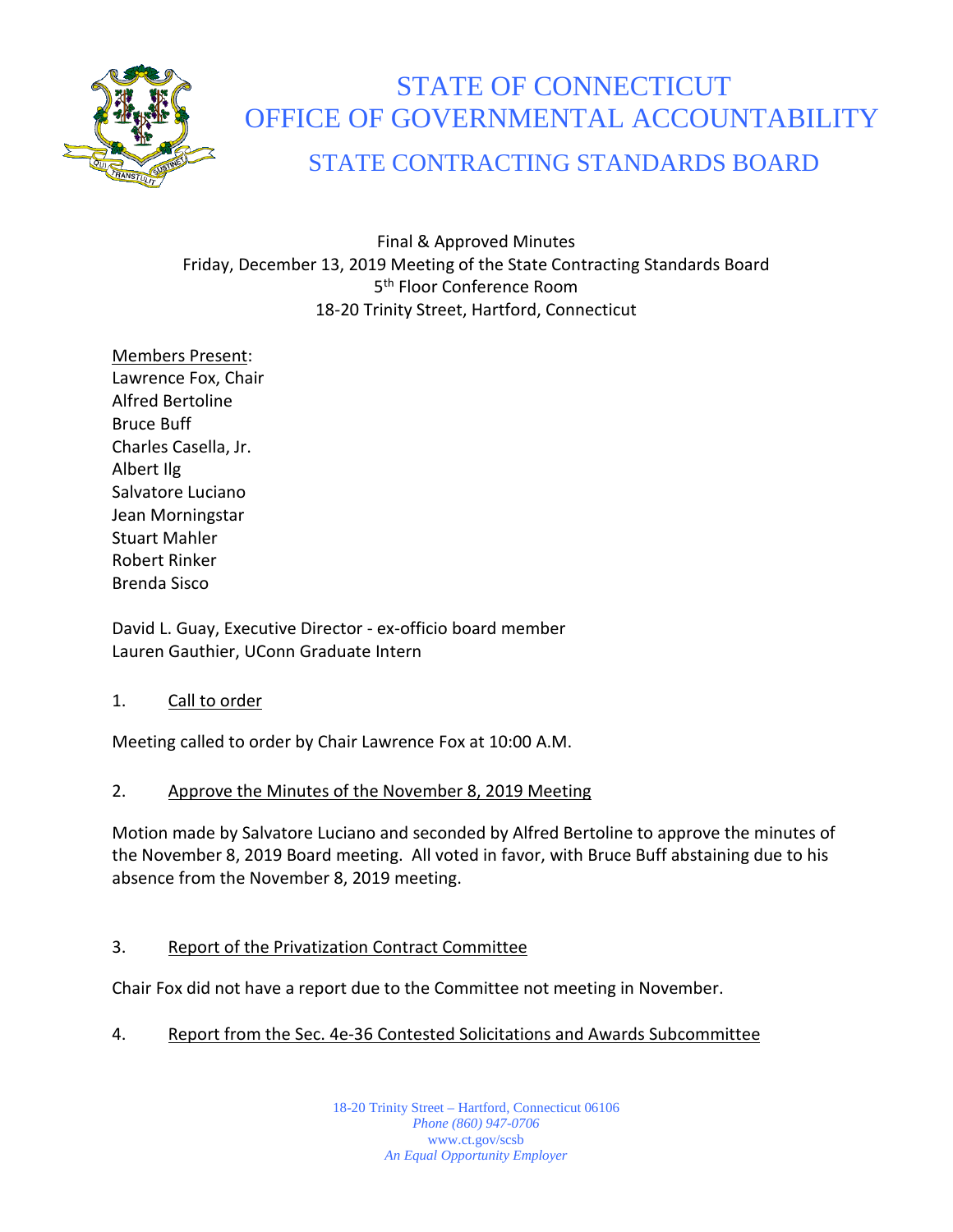Subcommittee Chair Robert Rinker reported on the latest contest received from Oxford Health Plans LLC concerning the Notice of Pre-Award in connection with a Medical Request for Proposal issued by the Office of the State Comptroller. Subcommittee Chair Rinker provided a copy of the Subcommittee's decision.

# **Decision**

State Contracting Standards Board 4e-36 Contested Solicitations and Awards Subcommittee

Oxford Health Plans, LLC -and-State of Connecticut, Office of the State Comptroller

#### **BACKGROUND**

- 1. On September 24, 2019, the Office of the State Comptroller, State of Connecticut (the "State"), acting through the Health Care Cost Containment Committee ("HCCCC"), released a Requestfor Proposal ("RFP") to administerits current selfinsured medical plans for active employees and non-Medicare eligible retirees, and their eligible dependents.
- 2. The two current carriers are Anthem BCBS and Oxford LLC ("Oxford").
- 3. The current medical plan contract for the two carriers expires on June30, 2020.
- 4. The consultant for the State is The Segal Group, Inc.("Segal").
- 5. By September 30, 2019, interested vendors had to submit their Intent to Bid Form and the Non-Disclosures Agreements ("NDA") to Segal. Upon receipt of the Intent to Bid Form and a fully-executed NDA, Segal provided potential vendors, through a file download, with detailed claims data and other information to be used to respond to the RFP.
- 6. The original date to respond to the RFP was October 16, 2019, for electronic posting and October 18, 2019, for hard copy proposals. The State subsequently extended the response date by four days to October 22,2019.
- 7. On November 4, 2019, in a letter to David Guay, Executive Director, State Contracting Standards Board (the "Board"), Oxford filed a notice of a preaward contest. Oxford claimed that Segal disclosed Oxford's proprietary pricing information to other bidders. Oxford claimed that Segal failed to redact the "Discount Charges" field from the file released to other bidders.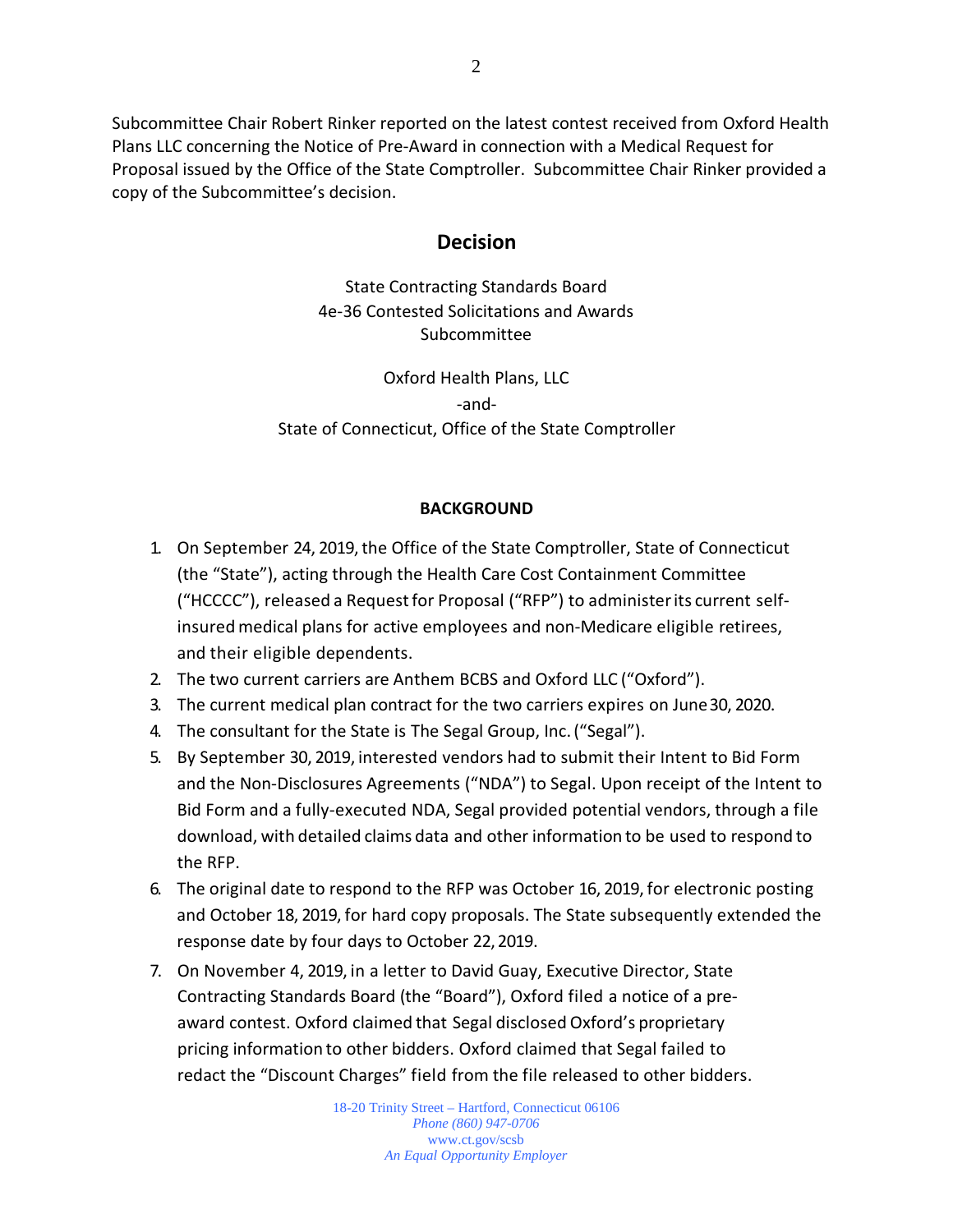According to Oxford, Segal confirmed the disclosure of the proprietary pricing information on October 22, 2019. Oxford believes that the solicitation process is now fundamentally and irreversibly flawed as a result of the inadvertent disclosure of its discount charges to all of the vendors participating in the RFP. Oxford requests that the solicitation process under the RFP be stayed until such time as a written decision is issued on the contest. Oxford seeks to have the Board cancel the solicitation process. On November 5, 2019, Mr. Guay transmitted Oxford's contest to the State for its response.

- 8. On November 12, 2019, the State responded to Oxford's contest. The State requested that the Board deny Oxford's request for relief because (1) it is in the best interest of the State to complete the RFP in a timelymanner; (2) Oxford's contest is untimely;(3) the State and Segal have engaged in remedial efforts to mitigate the harm to Oxford caused by the disclosure and to ensure that all parties are on equal footing for the purposes of the RFP process; and (4) the release of Oxford's proprietary pricing information does not disadvantage Oxford in the RFP process.
- 9. On November 15, 2019, Assistant Attorney General Gary W. Hawes of the Office of the AttorneyGeneral transmitted the State's response to Oxford for their reply.
- 10. On November 22, 2019, Oxford replied that (1) Segal breached existing nondisclosure agreements and violated the core principle of government procurement – fair and equal treatment of bidders; (2) the harm caused by the breach could be ameliorated by canceling the RFP and starting it again after a period of one or two years; (3) the contest was timely filed because it was only when Segal confirmed on October 22, 2019, that proprietary pricing information had been disclosed to the participating vendors that Oxford knew or should have known of the facts giving rise to the contest; (4) remedial efforts can only mitigate, not eliminate, the harm to Oxford (Oxford, however, did express its appreciation of the efforts taken by the State and Segal to mitigate the harm), and one of the bidders modified the "agreed upon" attestation form; (5) the best and final offer step in the solicitation process would not put Oxford on an equal footing with the other bidders; and (6) Oxford is clearly disadvantaged relative to other bidders in that it has a risk of harm by the disclosure even though there is currently no direct evidence of actualharm.
- 11. Oxford continues to seek (1) a stay of the RFP until such time as the 4e-36 Contest Solicitations and Awards Subcommittee ("Subcommittee") issues a written decision; (2) the issuance of a written decision upholding the grounds for the contest asserted; and
	- (3) the cancellation of the solicitation process under the current RFP and the initiation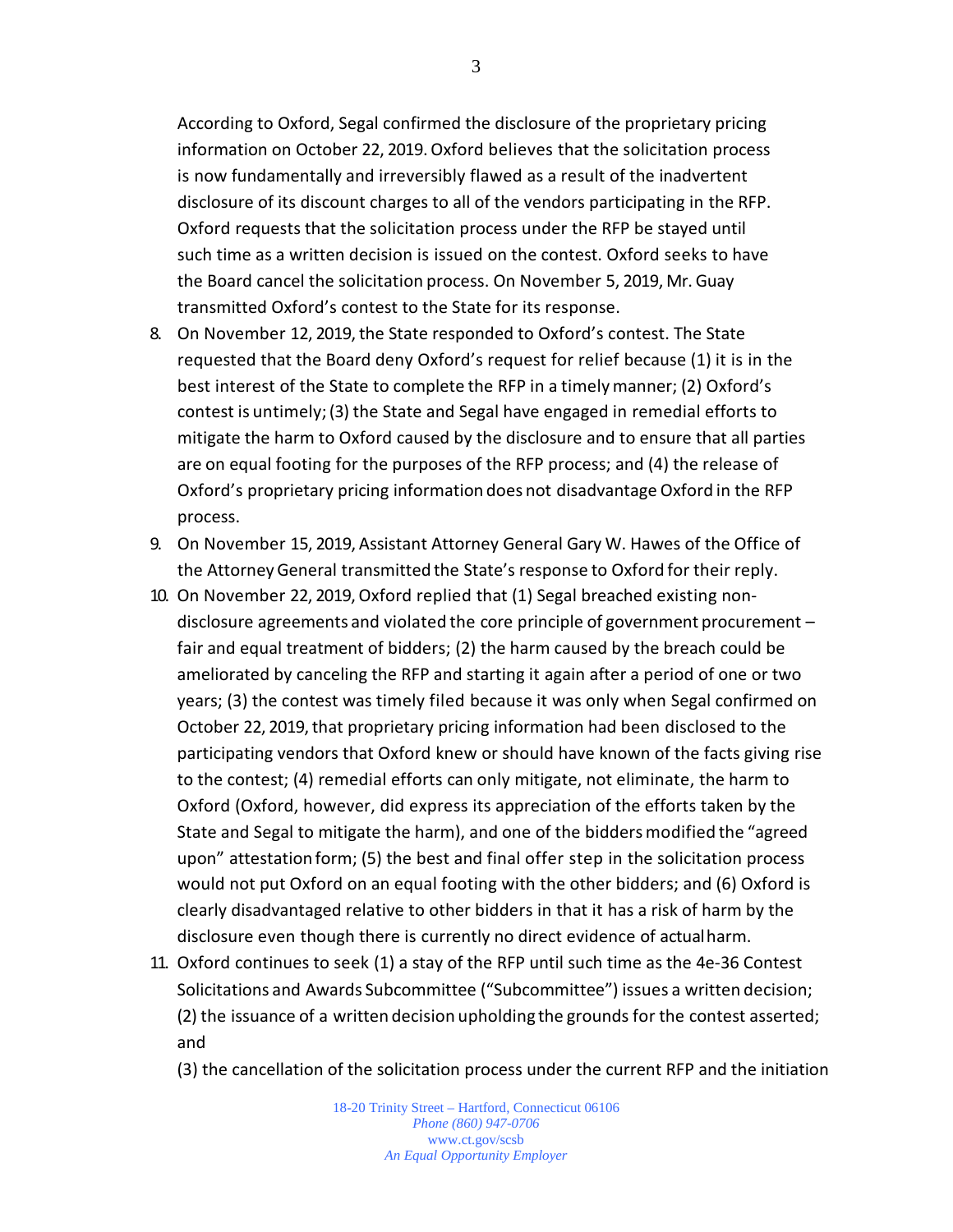of a new RFP within a one or two year period to ameliorate the harm.

- 12. On November 26, 2019, the Subcommittee held a meeting on the contest filed by Oxford. The Subcommittee members present were Robert Rinker, Chair, Bruce Buff, and Stu Mahler. The staff present were Gary W. Hawes, Assistant Attorney General, and Lauren Gauthier, Graduate Intern. Oxford was represented by Attorney John Edwards. The State was represented by Attorney Natalie Braswell.
- 13. The Subcommittee offered the partiesthe opportunity to meet and discuss a possible resolution of the contest. The State declined the opportunity because of the ongoing

RFP process. Oxford concurred that a mediated resolution was not probable at this time.

- 14. Pre-award contestsmust be submitted to the Subcommittee "in writing, not later than fourteen days after such bidder or proposer knew or should have known of the facts giving rise to such contest and shall be limited to the procedural elements of the solicitation or award process, or claims of an unauthorized or unwarranted, noncompetitive selection process."Conn.Gen. Stat. § 4e-36(a).
- 15. The issue of timeliness of the contest was discussed by the Subcommittee. Oxford stated that it first became aware of the possible disclosure of its proprietary pricing information on October 17, 2019. Oxford then had internal discussions regarding the possible disclosure of its proprietary pricing information. Oxford contacted Segal on October 22, 2019, to confirm that Oxford's proprietary pricing information had been disclosed to other bidders. Oxford claims that they did not know that other bidders had their proprietary pricing information until it was confirmed by Segal. The State's position at the meeting was that the fourteen day time period to file a contest should have begun at least on October 17, 2019, when Oxford learned of the inadvertent disclosure. In addition, the State argues that the proprietary pricing information was in the file that was downloaded by all bidders on September30, 2019, so Oxford should have known at that point that its confidential information had been inadvertently distributed. Oxford replied that there was a tremendous amount of data in the downloaded filesthat had to be addressed first, and it was not until later on when it went to insert its discount charges that it became aware that its proprietary pricing information might have been released to the other participating vendors.
- 16. The next issue discussed by the Subcommittee was the efforts taken to mitigate the disclosure of the proprietary pricing information. Segal sought attestations from all participating vendors to certify that they had destroyed all of Oxford's proprietary pricing data. The attestations were developed by Segal and the State with significant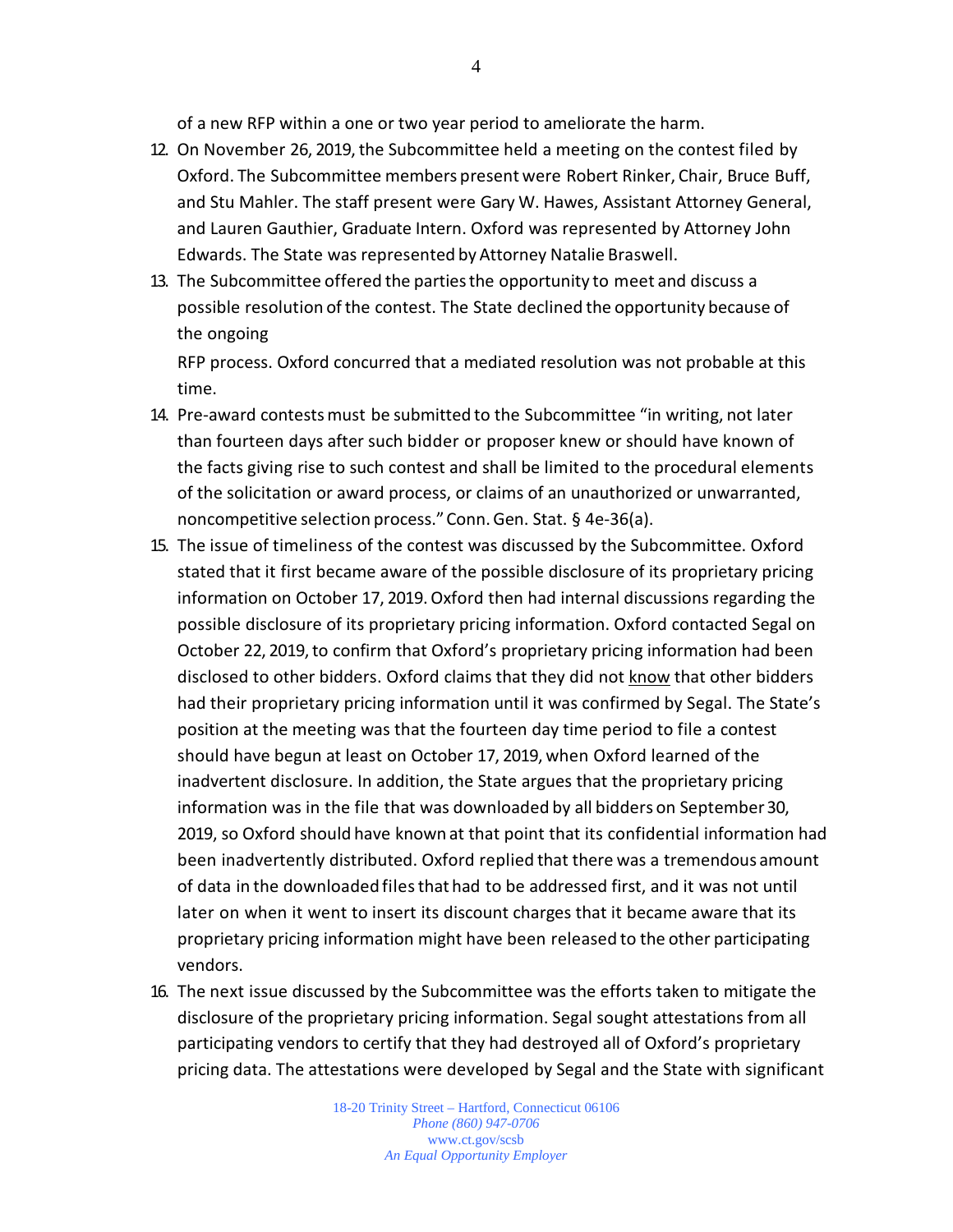input from Oxford. The executed attestations were signed by all bidders with some exceptions. More specifically, ConnectiCare, a medical insurance company, modified the attestation, and two non-medical bidders did not have the attestations signed by a person with authority as required by the attestation. The State stated that while it was working on resolving the outstanding issues with the attestations, they had not been resolved at the time of the meeting. Oxford acknowledged the efforts of the State and Segal, but maintained that the mitigation efforts do not ensure fair competition.

- 17. The Subcommittee discussed that the pricing for servicesis based upon the pricing the bidders had in place as of September 1, 2019, prior to the disclosure of Oxford's proprietary pricing information. Oxford believes that it is possible for the other participating vendors to manipulate theirsubmissions, including their best and final offers (best and final offers are due on December 9, 2019), in other areas including non- pricing aspects of other bidders' responses. It is the State's position that the rank order position process will allow the State to assess if such manipulation has taken place.
- 18. Oxford's position isthat the risk of harm itselfshould resultin the nullification of the RFP and an extension of the existing contract by one or two years to mitigate the damage.
- 19. Oxford stated that it believed the disclosure of its proprietary pricing information was inadvertent, and that there was not any fraud, corruption, or favoritismby the State or Segal in thismatter.

# **REMEDIES REQUESTED BY OXFORD**

- 20. Oxford requests a stay until the Subcommittee issues its decision. It is the Subcommittee's position that it does not have the statutory authority to issue such a stay.
- 21. Oxford requested a decision to uphold the grounds for the contest it asserts. The subcommittee will issue a decision forthwith.
- 22. Oxford requested the cancellation of the solicitation under the current RFP to allow the passage of time to ameliorate the damage from the disclosure. The Subcommittee does not have that authority to cancel the solicitation. Such authority is vested with the full Board under Conn. Gen. Stat. §§ 4e-39 and 4e-40.

# **DISCUSSION OF THE SUBCOMMITTEE**

The State issued a RFP to secure the best medical insurance vendor at the lowest

18-20 Trinity Street – Hartford, Connecticut 06106 *Phone (860) 947-0706*  www.ct.gov/scsb *An Equal Opportunity Employer*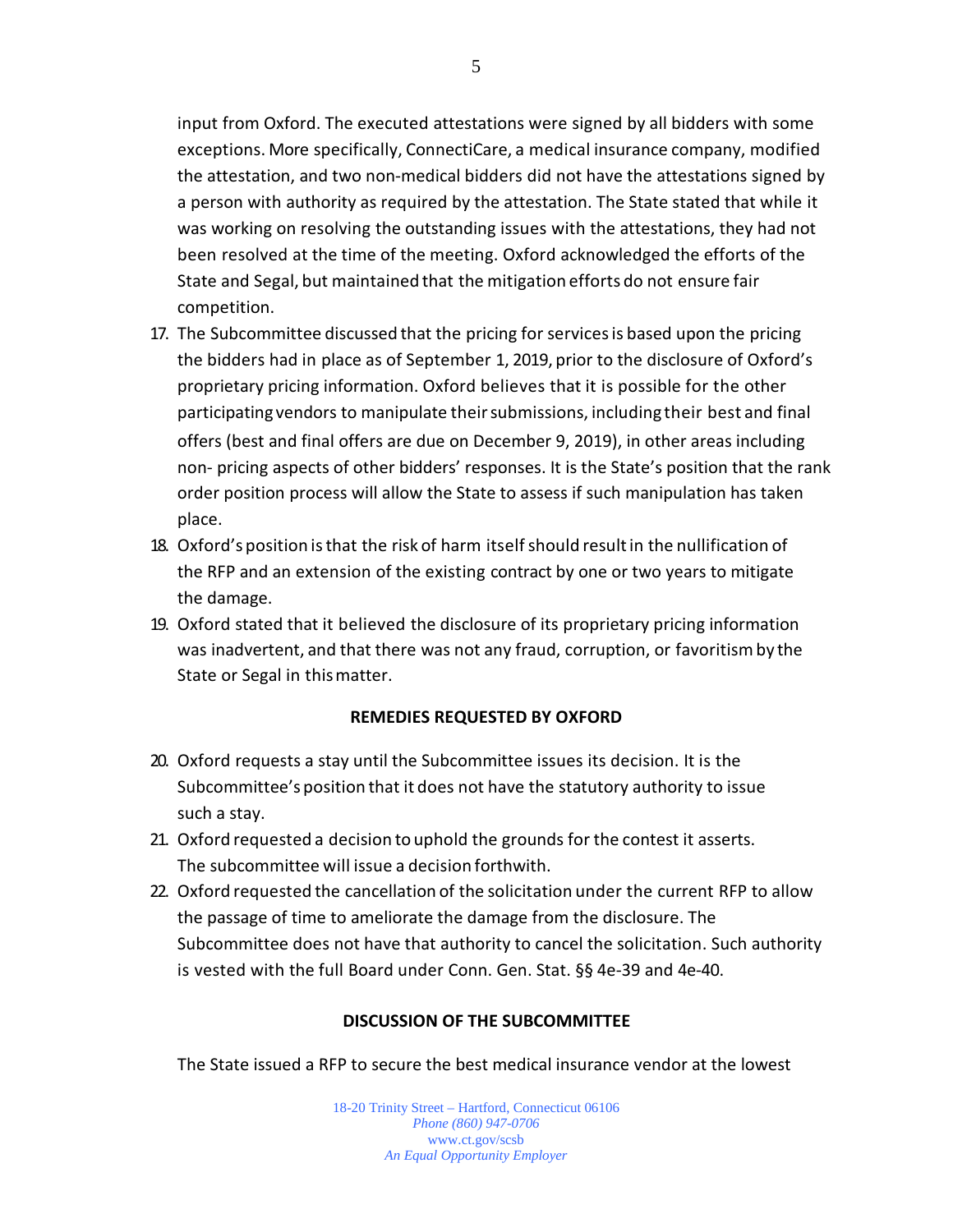price. In fact, and the State agrees, more than one medical insurance vendor may secure a contract to offer medical plans for active employees and non-Medicare eligible retirees, and their eligible dependents. The bidding process should to be fair to the bidders, but more importantly, it must be competitive so it will benefit the taxpayers of Connecticut.

Although there has been a claim of timeliness by the State, and although the Subcommittee believes greater due diligence should have been exerted by Oxford, Oxford would not have expected the State and its consultant, Segal, to disclose Oxford's proprietary pricing information, and therefore, Oxford would not have had a reason to look for it in the downloaded data. As discussed at the meeting, the Subcommittee is not going to bifurcate the contest between procedural grounds (timeliness) and the merits (noncompetitive selection process). Oxford immediately brought forth its contest upon confirmation from Segal of the disclosure of its proprietary pricing information.

With respect to the merits, the risk of harm from the inadvertent disclosure does not outweigh proof of actual harm of a noncompetitive selection process. Clearly, a mistake was made in the RFP process. As noted above, however, steps have been taken to mitigate the harm of the inadvertent disclosure. Given the currently unknown effects of the mitigation efforts, the Subcommittee believes that the inadvertent disclosure does not translate into a fatally flawed process at this time. The disclosure of Oxford proprietary pricing information

does not in itself make this a non-competitive process. The Board has taken a strong position on competition when the State seeks to procure goods and services. Only at the conclusion of the RFP process when such information becomes available (SCSB has a statutory right to all information from a state contracting agency) can one assess if actual harm has come to Oxford and, more importantly, to the State and its taxpayers through a noncompetitive process.

The Subcommittee therefore concludes that at this time it is in the public interest to continue the RFP process.

#### **DECISION**

By unanimous vote, the Subcommittee dismisses Oxford's contest without prejudice. Oxford may reapply to the Subcommittee at a later time with evidence that the selection process was noncompetitive.

Issued: December 2, 2019

18-20 Trinity Street – Hartford, Connecticut 06106 *Phone (860) 947-0706*  www.ct.gov/scsb *An Equal Opportunity Employer*